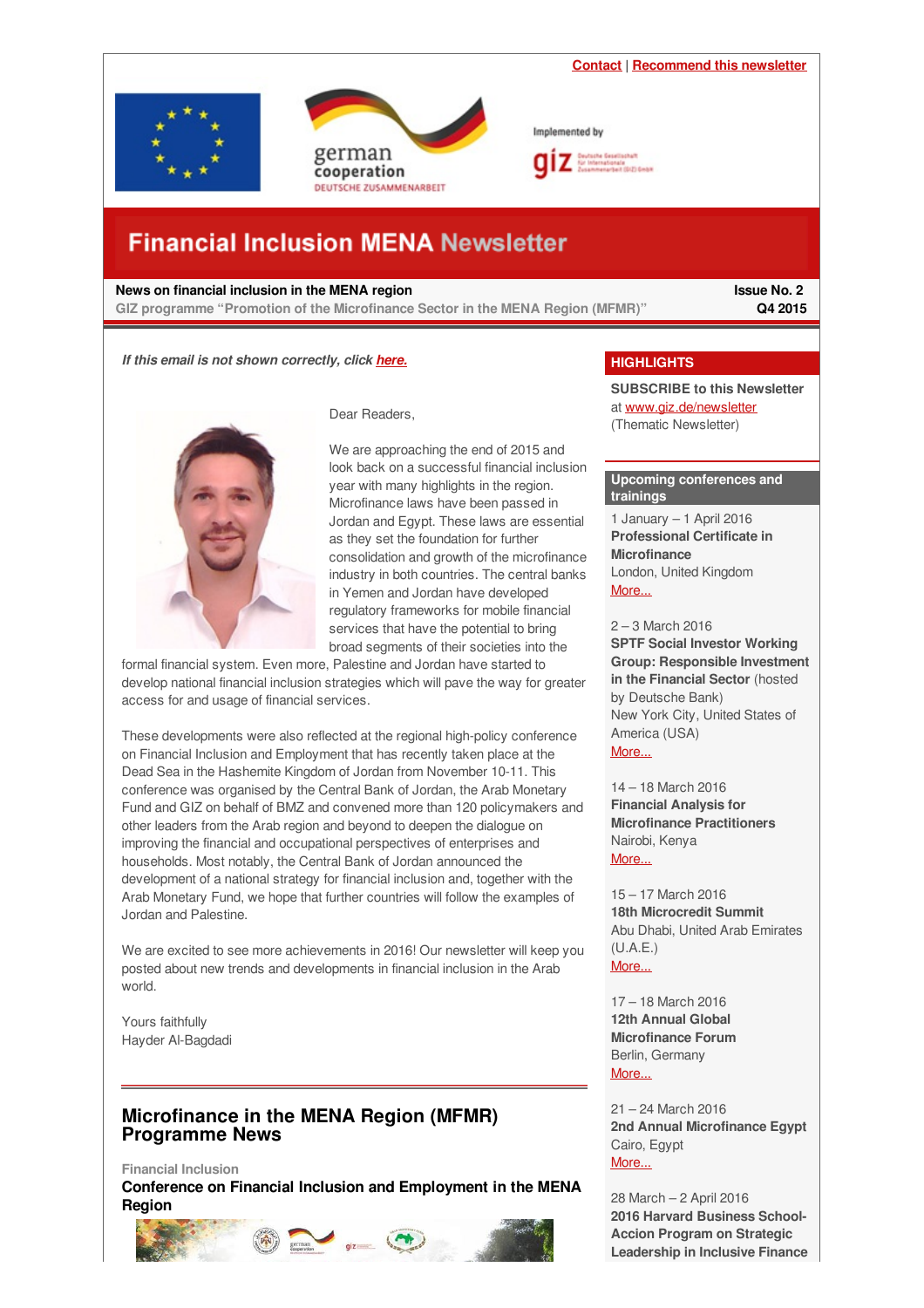

- A Dead Sea-held conference marks a milestone in the joint MFMR project with the Jordanian counterparts. The Central Bank of Jordan launched their national strategy on financial inclusion. Read [more...](http://www.financialinclusion-conference.org/policymakers-financial-experts-financial-inclusion-arab-region/)
- Watch the [conference](https://www.youtube.com/watch?v=7JKZTjkEnjg&feature=youtu.be) video
- **Further information:** [Conference](http://www.financialinclusion-conference.org/) website Press [Release](http://www.financialinclusion-conference.org/wp-content/uploads/20151109-CBJ-GIZ-AMF-Press-Release-V10.pdf) [Bloomberg](http://www.bloomberg.com/research/markets/news/article.asp?docKey=600-201511112359KRTRIB__BUSNEWS_43361_1027-1) news report [Zawya](https://www.zawya.com/story/Central_Bank_of_Jordan_Arab_Monetary_Fund_and_GIZ_Organize_the_HighLevel_conference_about_Financial_Inclusion_and_Employment_in_the_Arab_Region-ZAWYA20151109143735/) news report [Jordan](http://www.jordantimes.com/news/business/experts-discuss-financial-inclusion-employment-arab-region) Times news report

# **A National Committee for Financial Inclusion**



A national committee under the supervision of the Governor of the Central Bank of Jordan was announced by the Prime Minister of Jordan, aiming to prepare and apply a national strategy of financial inclusion. Read [more...](http://www.sanabelnetwork.org/News/NewsDetails.aspx?id=1620)

# **A National Strategy for Financial Inclusion**

Adli Kandah, the director general of the Association of Banks in Jordan, acknowledges the importance of financial inclusion drawing a direct link to poverty and unemployment, praising the decision of the Central Bank of Jordan (CBJ) to launch a national strategy.

Read [more...](http://www.jordantimes.com/opinion/adli-kandah/national-strategy-financial-inclusion)

## **Arab Monetary Fund and GIZ Sign a Memorandum of Understanding**

The Arab Monetary Fund (AMF) and GIZ use the occasion of a high-level conference to reinforce their close partnership and sign a MoU affirming a strengthening of their cooperation and the development of activities and joint programmes related to financial inclusion, as well as the designing of a capacity building programme.

Read [more...](http://amf.org.ae/content/arab-monetary-fund-and-giz-reinforce-their-cooperation-providing-technical-advice-and)

### **Microfinance**

**Regional Microfinance Prospects at the Sanabel Conference**

Call for Applications - Harvard Business School in Boston, United States of America (USA) [More...](http://www.centerforfinancialinclusion.org/collaborators-a-sponsors/harvard-business-school-accion)

18 July – 5 August 2015 **Boulder Microfinance Training (MFT) Programme** Turin, Italy [More...](https://www.bouldermicrofinance.org/boulder/EN/MFT_EN)

25 – 29 July 2016 **Financial Analysis for Microfinance Practitioners** Training in Arabic - Amman, Jordan [More...](http://www.microfinancegateway.org/sites/default/files/event_files/cmpma_2.pdf)

#### **Publications**

**2015 Global Policy Forum (GPF) Report** Alliance for Financial Inclusion (AFI) Read [more...](http://www.afi-global.org/sites/default/files/publications/gpf2015_report_aw_low_res.pdf)

**Digital Financial Solutions to Advance Women's Economic Participation** Global Partnership for Financial Inclusion (GPFI)

Read [more...](http://www.microfinancegateway.org/library/digital-financial-solutions-advance-women%E2%80%99s-economic-participation)

**Issues in Regulation and Supervision of Microtakaful (Islamic Microinsurance)** International Association of Insurance Supervisors (IAIS), Islamic Financial Services Board (IFSB)

# Read [more...](http://www.microfinancegateway.org/library/issues-regulation-and-supervision-microtakaful-islamic-microinsurance)

# **Financial Literacy Around the World**

Leora Klapper, Annamaria Lusardi & Peter van Oudheusden Read [more...](http://www.microfinancegateway.org/library/financial-literacy-around-world)

#### **The Landscape of**

**Microinsurance Africa 2015 – Preliminary Briefing Note** Microinsurance Network, Munich Re Foundation Read [more...](http://www.microinsurancenetwork.org/sites/default/files/MIN-Africa Brief EN_A4.pdf)

**Within Reach: How Banks in Emerging Economies Can Grow Profitably by Being More Inclusive** Accenture, Care Read [more...](https://www.mfw4a.org/nc/knowledge-center/resources/documents/documents-details/file/within-reach-how-banks-in-emerging-economies-can-grow-profitably-by-being-more-inclusive.html)

**2015 CGAP PHOTO CONTEST: WINNERS AND FINALISTS** CGAP's 10th annual photo contest Read [more...](https://cgap.exposure.co/2015-cgap-photo-contest-winners-and-finalists)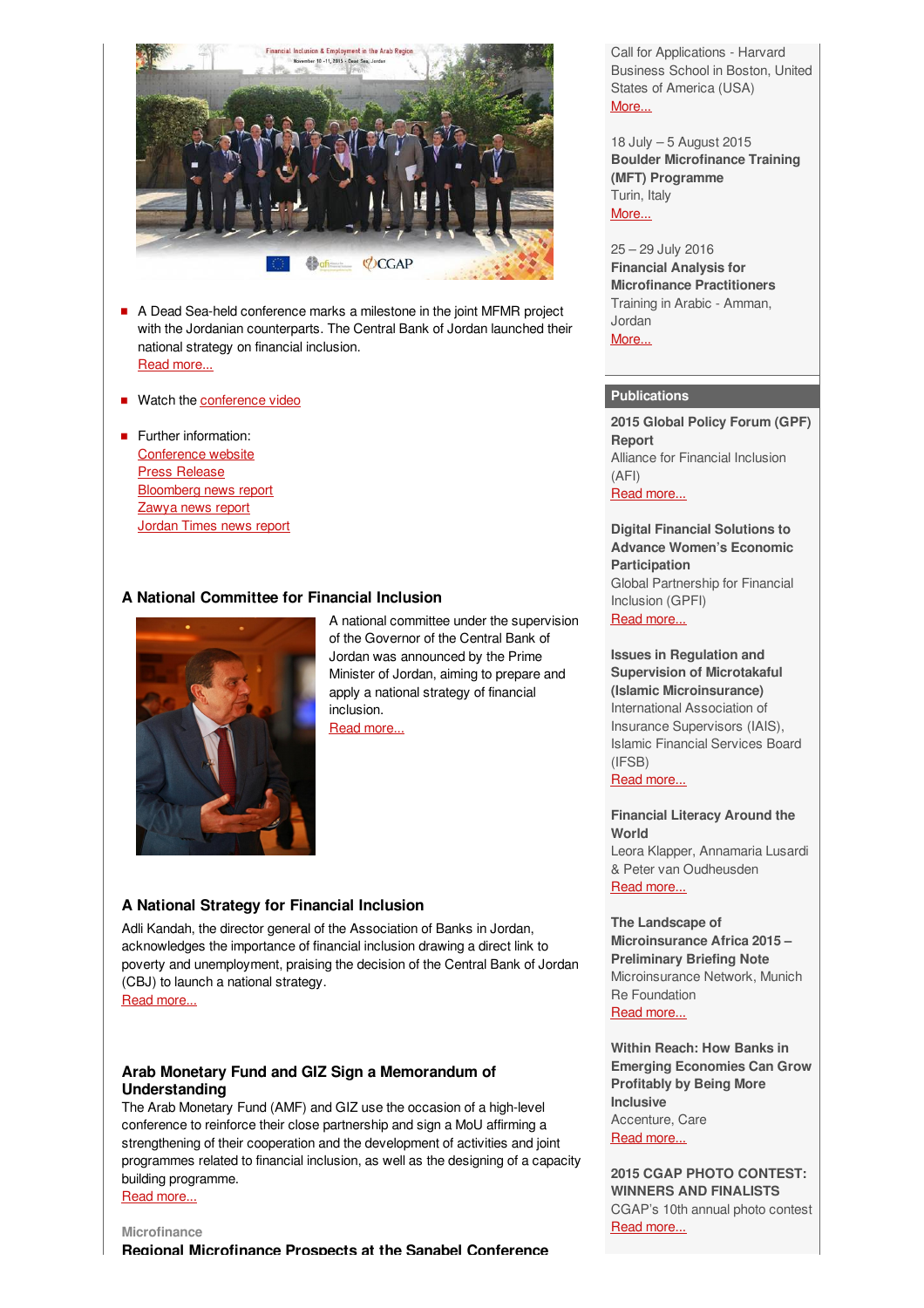**Regional Microfinance Prospects at the Sanabel Conference**



From October 20-21 the Sanabel network invited Microfinance stakeholders to Sharm el-Sheikh to reflect on developments and move forward discussions under the theme "Progress towards Financial Inclusion: Global Trends and Regional Initiatives". Furthermore the GIZ Sanabel Gender Award was granted to Al Amal Bank Microfinance from Yemen and Dakahlia Businessmen Association for Community Development (DBACD) from Egypt.

Read [more...](http://microfinance-mena.org/?page=Pages_Activities&id=6)

### **Navigating a Financial Sector through Political Conflict**

The regulation of a fast growing financial sector in an aspiring country in the tumult of the Middle East context is already challenging by its nature, but when it comes to the Palestinian case barriers and obstacles appear even bigger and the entire picture is blurred. The article highlights the special conditions and different requirements and tools of the MFI sector in Palestine. Read [more...](http://www.microfinance-mena.org/index.php?page=Pages_Activities&id=3)

### **Dr. Jihad Al-Wazir Terminates His Work as the Governor of the PMA**

The MFMR programme expresses its gratitudes to Dr. Jihad Al-Wazir as the former Governor of the PMA, known for his ambitious support and promotion of financial inclusion and welcomes his successor Mr. Azzam Abdul Karim Shawwa.

Read [more...](http://microfinance-mena.org/?page=Pages_Activities&id=3) Read full [announcement](http://www.pma.ps/Default.aspx?tabid=205&ArtMID=793&ArticleID=841&language=en-US)

### **Improving Access, Quality and Usage of Remittances for Refugees and Jordanians**



Promoting greater financial inclusion to Syrian refugees in Jordan, PHB Development, CGAP, and GIZ in Jordan, developed a joint plan to improve access to remittances and other financial services through digital solutions. The coordinated efforts aim to benefit both Syrian refugees in hosting communities and urban areas and financially

underserved Jordanians. Building on this, a new project financed by the BMZ will start in early 2016. Read [more...](http://www.e-mfp.eu/blog/coordinated-efforts-improve-remittances-syrian-refugees-jordan)

### **The Development and Employment Fund (DEF) Develops a Business Plan 2016-20**

A 2016-20 Business Plan was successfully endorsed by the Board of Directors on 13 September. The DEF aims to achieve a better performance and effective positioning through enhancing financial outreach to those lacking access to

**National Financial Inclusion Strategies: Current State of Practice** Alliance for Financial Inclusion (AFI) Read [more...](http://www.afi-global.org/sites/default/files/publications/fisplg-state_of_practice.pdf)

**Snapshot: Financial Inclusion in Tunisia - Low-Income Households and Micro-Enterprises** World Bank Read [more...](http://documents.worldbank.org/curated/en/2015/10/24865372/snapshot-financial-inclusion-tunisia-low-income-households-micro-enterprises)

**The ABCs of Financial Education: Experimental Evidence on Attitudes, Behavior, and Cognitive Biases** World Bank Read [more...](http://www-wds.worldbank.org/external/default/WDSContentServer/WDSP/IB/2015/09/15/090224b0830deaca/1_0/Rendered/PDF/The0ABCs0of0fi0and0cognitive0biases.pdf)

**Arab Credit Reporting Guide** IFC, The Arab Monetary Fund (AMF) Read [more...](http://www.ifc.org/wps/wcm/connect/851f4900488430f4bcc5fd299ede9589/Arab+Credit+Report+Guide-Final-Lowres.pdf?MOD=AJPERES)

**New Funder Guidelines: Market Systems Approach to Financial Inclusion** CGAP Read [more...](http://www.cgap.org/publications/new-funder-guidelines-market-systems-approach-financial-inclusion)

**Financial Inclusion: Can It Meet Multiple Macroeconomic Goals?** IMF

Read [more...](http://www.imf.org/external/pubs/ft/sdn/2015/sdn1517.pdf)

**MICROFINANCE MARKET OUTLOOK 2016. Developments, Forecasts, Trends** responsAbility Read [more...](http://www.responsability.com/investing/data/docs/en/17813/Microfinance-Outlook-2016-EN.pdf)

# **Video**

**Video: Conference on Financial Inclusion and Employment in the Arab Region** [more...](https://youtu.be/7JKZTjkEnjg)

### **Previous Issues**

**Browse previous issues of the Financial Inclusion** (Financial Inclusion MENA Newsletter No. 1) [More...](http://microfinance-mena.org/ckfinder/userfiles/files/MFMR NL 01.pdf)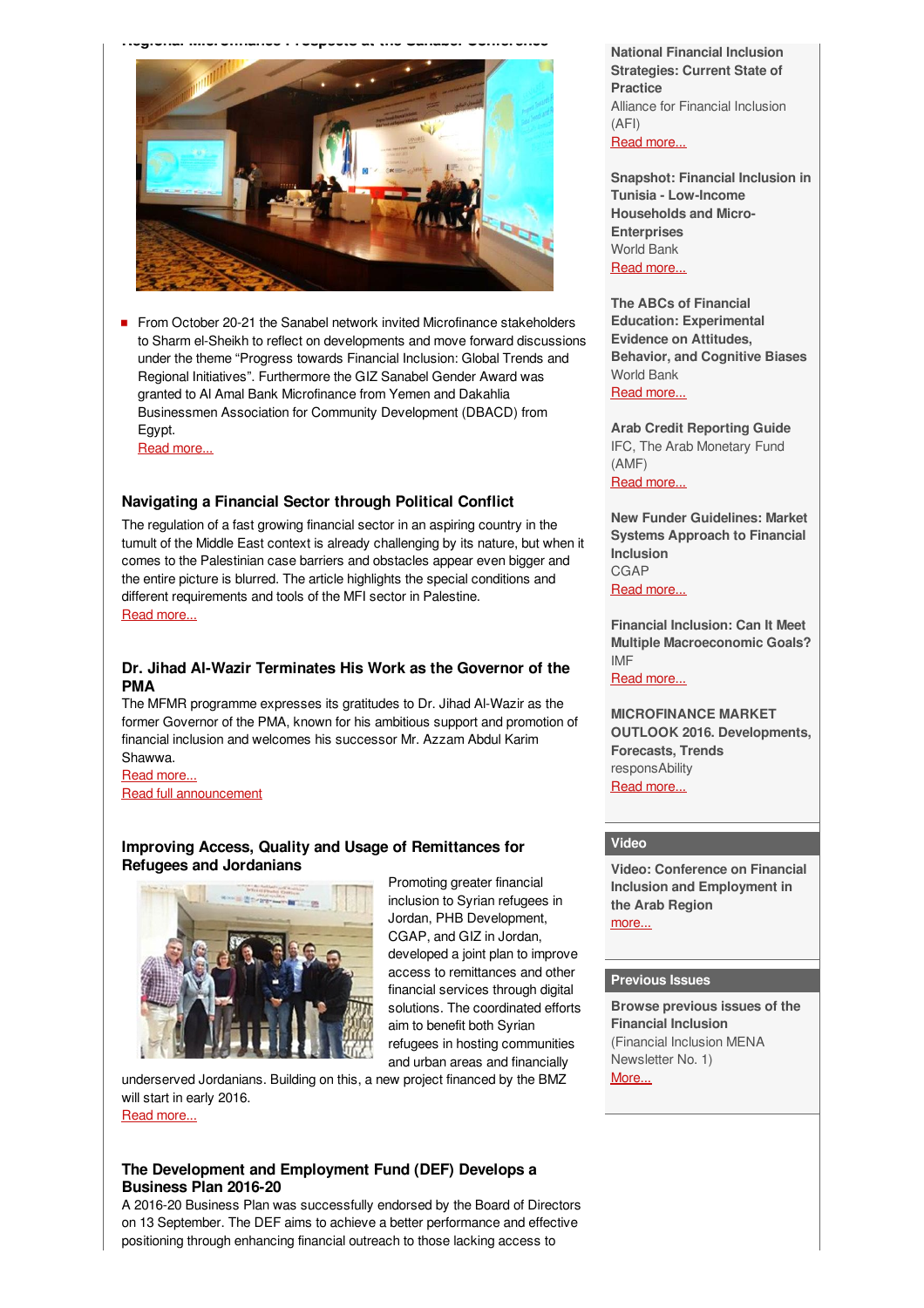financial services. Read [more...](http://www.microfinance-mena.org/index.php?page=Pages_Activities&id=2)

### **Central Bank of Jordan's Outlook on Supervising Microfinance**



Acknowledging that a stable microfinance is key to foster financial inclusion, the CBJ is expanding its regulatory umbrella to supervise microfinance. The new Credit Bureau and Microfinance Supervision team came together with GIZ advisors to elaborate on the way forward. Read [more...](http://microfinance-mena.org/?page=Pages_Activities&id=2)

### **The Development and Employment Fund Gets Trained on Risk Management**

DEF staff trained in risk management to strengthen the fund's performance as a lender to the low-income population in rural and wholesale funder for MFIs. Read [more...](http://microfinance-mena.org/?page=Pages_Activities&id=2)

#### [Back](#page-0-0) to the top

[top](#page-0-1)

# **Regional News**

**Financial Inclusion**

#### **Jordan Launched Its First Credit Bureau**

Jordan has launched its new credit information bureau, which is licensed and overseen by the Central Bank of Jordan (CBJ), will provide creditors with information on the track records of borrowers and thereby helps to expand access to finance particularly for businesses. Read [more...](http://www.jordantimes.com/news/local/privately-held-credit-info-bureau-inaugurated?platform=hootsuite)

#### **Digital Financial Services**

### **EMP Launches Cash by Code Cardless Transactions Service**

Emerging Markets Payments has announced the launch of the Cash by Code cardless transaction. Its latest payment solution extends the reach of financial services using pre-existing financial infrastructure. Read [more...](http://www.emp-group.com/releases/emp-launches-cash-by-code-cardless-transactions-service/)

#### **Increased Usage of Banking Cards in Morocco**

As of September 30th, 2015, 10.7 million cards were in circulation in the country which means an increase of 7.4 per cent from January to September compared to the previous year, which is a success given the low use of cards in the past and the preference for cash.

Read [more...](https://www.mfw4a.org/news/news-details/browse/3/article/7/morocco-bank-cards-up-74-per-cent-so-far-this-year.html)

### **Financial Inclusion in Tunisia: Opportunities and Challenges**

Financial inclusion is becoming a priority in Tunisia, after a national strategy was published in 2011. The Ministry of Finance aims at modernizing the entire financial sector by 2020. Tunisia is facing many opportunities, but progress requires public and private entities to work jointly together. [CGAP](http://www.cgap.org/blog/financial-inclusion-opportunities-and-challenges-tunisia) report

[World](http://www.worldbank.org/en/news/feature/2015/10/13/opportunities-and-challenges-for-expanding-financial-inclusion-in-tunisia) Bank report Full paper about [Financial](http://www.worldbank.org/en/country/tunisia/publication/financial-inclusion-in-tunisia) Inclusion in Tunisia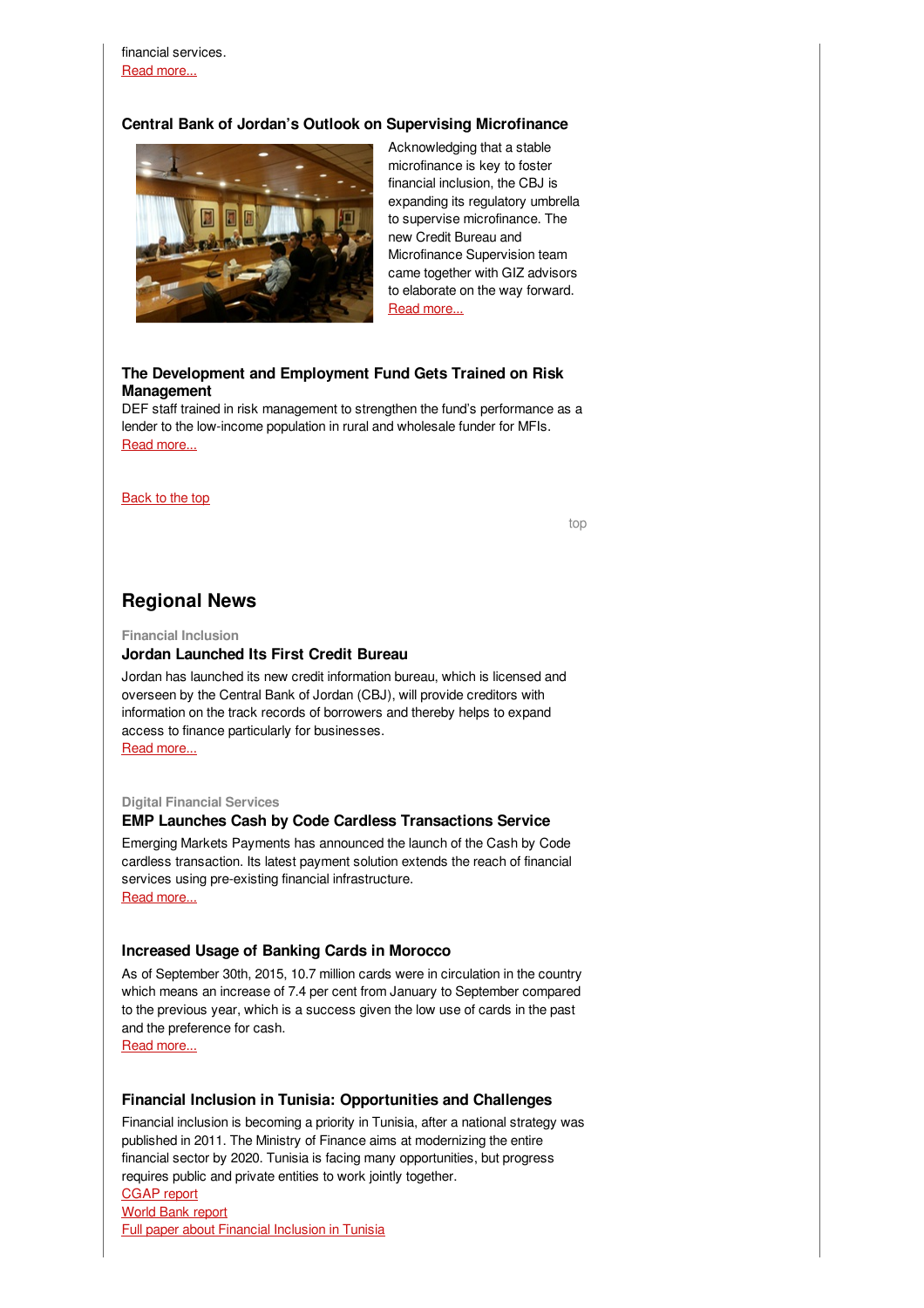#### **Islamic Finance**

# **Islamic Finance's Growth to Slow in 2016, Says S&P**

The new report from Standard and Poor's (S&P) reveals that a weaker growth in the Islamic finance sector due to lower oil prices for 2016. The head of S&P expects some increasing headwinds after Islamic finance reached its critical mass.

Read [more...](http://www.reuters.com/article/us-islam-financing-economy-idUSKCN0SE21U20151020#DypbgWdL8p5y2eDx.97)

# **Tunisia to Launch €450 Million Sukuk**

The Tunisian Finance Minister Slim Ghaker announced the issue of an Islamic bond worth a billion dinars. It marks a milestone to the adoption of Islamic Finance in Tunisia.

Read [more...](https://www.mfw4a.org/news/news-details/browse/9/article/7/tunisia-to-launch-EUR450-million-sukuk.html)

# **IFSB and IAIS Release a Joint Paper on Microtakaful Regulation and Supervision**

The Islamic Financial Services Board (IFSB) and International Association of Insurance Supervisors (IAIS) announced the issuing of a joint paper on issues in regulation and supervision of microtakaful (Islamic Microinsurance). It identifies current practices and models, reviews the regulatory framework and provides guidance to the regulatory and supervisory authorities.

[Zawya](https://www.zawya.com/story/The_IFSB_and_IAIS_Release_Joint_Paper_on_Issues_in_Regulation_and_Supervision_of_Microtakaful_Islamic_Microinsurance_Sector-ZAWYA20151118111634/)

Middle East [Insurance](http://www.meinsurancereview.com/News/View-NewsLetter-Article/id/34345/Type/MiddleEast/utm_source/Middle-East-New-Letter/utm_medium/Group-Email/utm_campaign/Enews-letter) Review

#### **Microinsurance**

### **11th Microinsurance Conference: Driving growth and sustainability**

In November the 11th Microinsurance Conference took place in Morocco, bringing more than 350 participants from 55 countries together. Mobile network operators (MNOs), financial education and client awareness of microinsurances were the key themes throughout the sessions.

Read [more...](http://www.microfinance-mena.org/?page=Pages_Activities&id=6)

# **High Economic Growth Rates in Egypt Benefit Insurance Market**

Egypt is the second largest insurance market in the MENA region. It not only faces a low insurance penetration, but also faces economic stability and economic growth which makes it perceived as a promising insurance market. Read [more...](http://www.dailynewsegypt.com/2015/11/03/high-economic-growth-rates-in-egypt-benefit-insurance-market-moodys-mena-analyst/)

### **SME Finance**

### **Central Bank of Egypt Issues Unified Definition for MSMEs**

In an effort to promote the Egyptian micro, small and medium-sized enterprise (MSME) sector, the Central Bank of Egypt (CBE) has issued a new definition for MSMEs aiming to foster data quality and promote bank lending to this client segment.

Read [more...](http://microfinance-mena.org/?page=Pages_Activities&id=1)

[Back](#page-0-0) to the top

# **International News**

#### **Digital Financial Services**

**Technology as a Remedy for Low-Income Consumers**

Innovative solutions coming from technology are used for offering financial services to the poor, but using these, it has to be taken into consideration what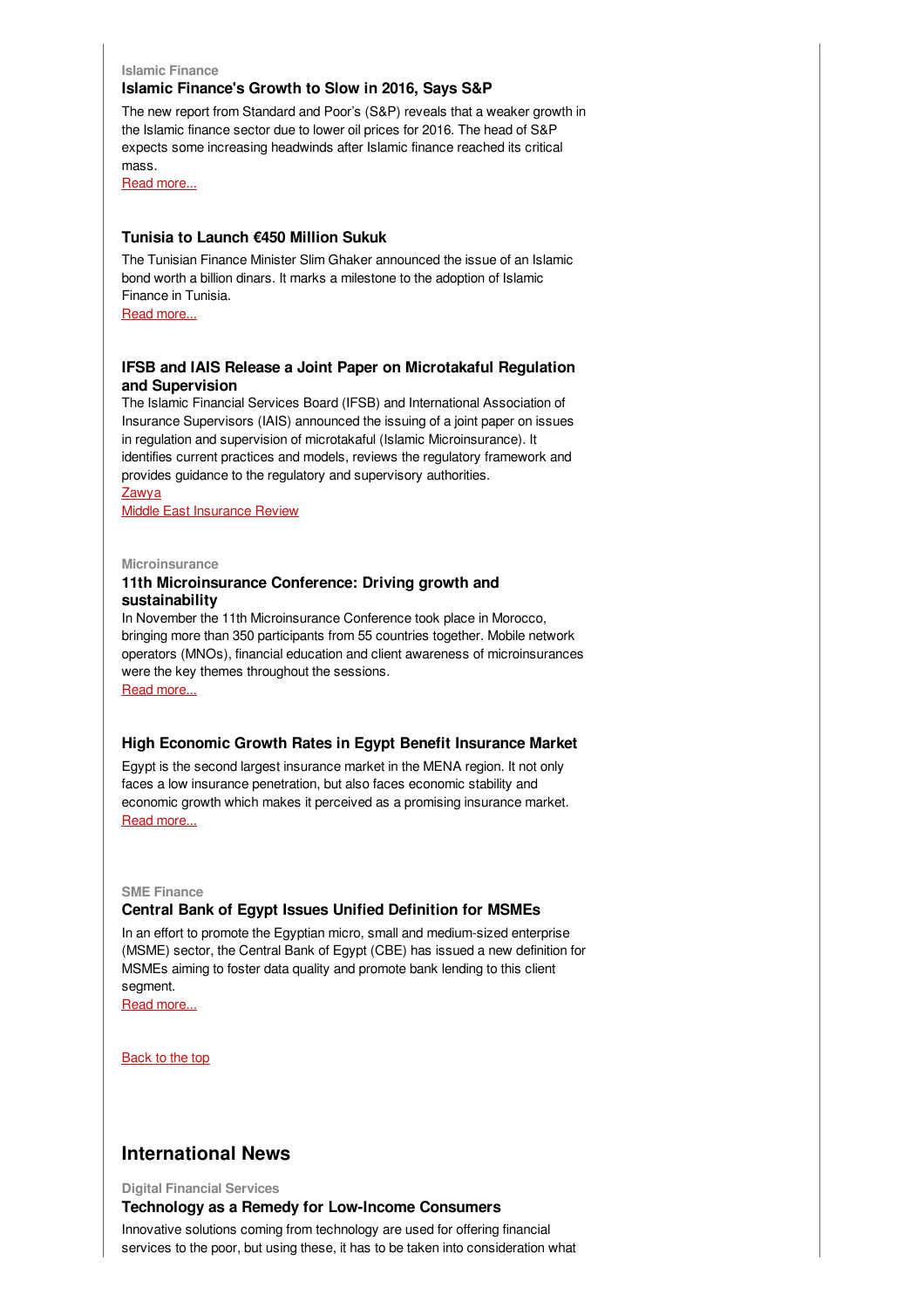the actual needs of low-income customers are and with these special needs also special requirements towards the technological demand side appear. Read [more...](http://www.cgap.org/blog/technology-must-solve-real-problems-low-income-customers)

[top](#page-0-1)

# **The Challenges and Barriers of Doing Digital Financial Services Right**

Risk management appears to be a minor issue for Digital Financial Services (DFS), facing different problems than those of the traditional financial services. A detailed survey was conducted by CGAP to identify the struggles and risks of those innovative providers.

Read [more...](http://www.cgap.org/blog/dfs-risk-%E2%80%9Cwhen-it-works-it%E2%80%99s-great-when-it%E2%80%99s-bad-it%E2%80%99s-awful)

Players involved in DFS face different challenges and fears compared to the non-digital finance sector. Providers, policymakers, researchers, etc. can consider a few key ideas to offer clients DFS in a win-win situation. Read [more...](http://www.cgap.org/blog/how-will-you-do-digital-finance-right)

# **Nigeria Uses Its Economic Growth by Facilitating Digital Payments**

The Nigerian policymakers use the emerging economy to foster several policy initiatives under the headline of "Cashless Nigeria" to boost the financial inclusion of the more than one third of the Nigerians lacking total access to financial services.

Read [more...](http://www.cgap.org/blog/cashless-nigeria-facilitating-transition-digital-payments)

### **Financial Inclusion**

### **CGAP Turns 20 Years in 2015!**

In 1995 the Consultative Group to Assist the Poor (CGAP) was founded, aiming to achieve financial inclusion by offering practical research and active engagement with financial service providers, hence in 2015 they have their 20th anniversary giving them the chance to reflect on their achievements and to elaborate the current status of financial inclusion on a global level. Read [more...](http://www.cgap.org/blog/series/cgap-20-years-financial-inclusion-progress)

The Road to Financial Inclusion: Solid Progress, Big Challenges Read [more...](http://www.cgap.org/blog/road-financial-inclusion-solid-progress-big-challenges) From Microfinance to Financial Inclusion: Reflections on 20 Years Read [more...](http://www.cgap.org/blog/microfinance-financial-inclusion-reflections-20-years) The Five Most [Dramatic](http://www.cgap.org/blog/five-most-dramatic-changes-20-years-financial-inclusion) Changes in 20 Years of Financial Inclusion Read more...

# **A Banker's Revolution**



■ Whereas financial regulators and central banks are generally cautious with change, in some of the world's poorest countries they have made remarkable moves to advance financial inclusion using innovative approaches, while increasing financial system stability, to achieve more inclusive, sustainable economic growth. Read [more...](https://www.project-syndicate.org/commentary/financial-inclusion-central-banks-by-alfred-hannig-1-2015-11)

# **European Microfinance Week 2015 Focuses on Financial**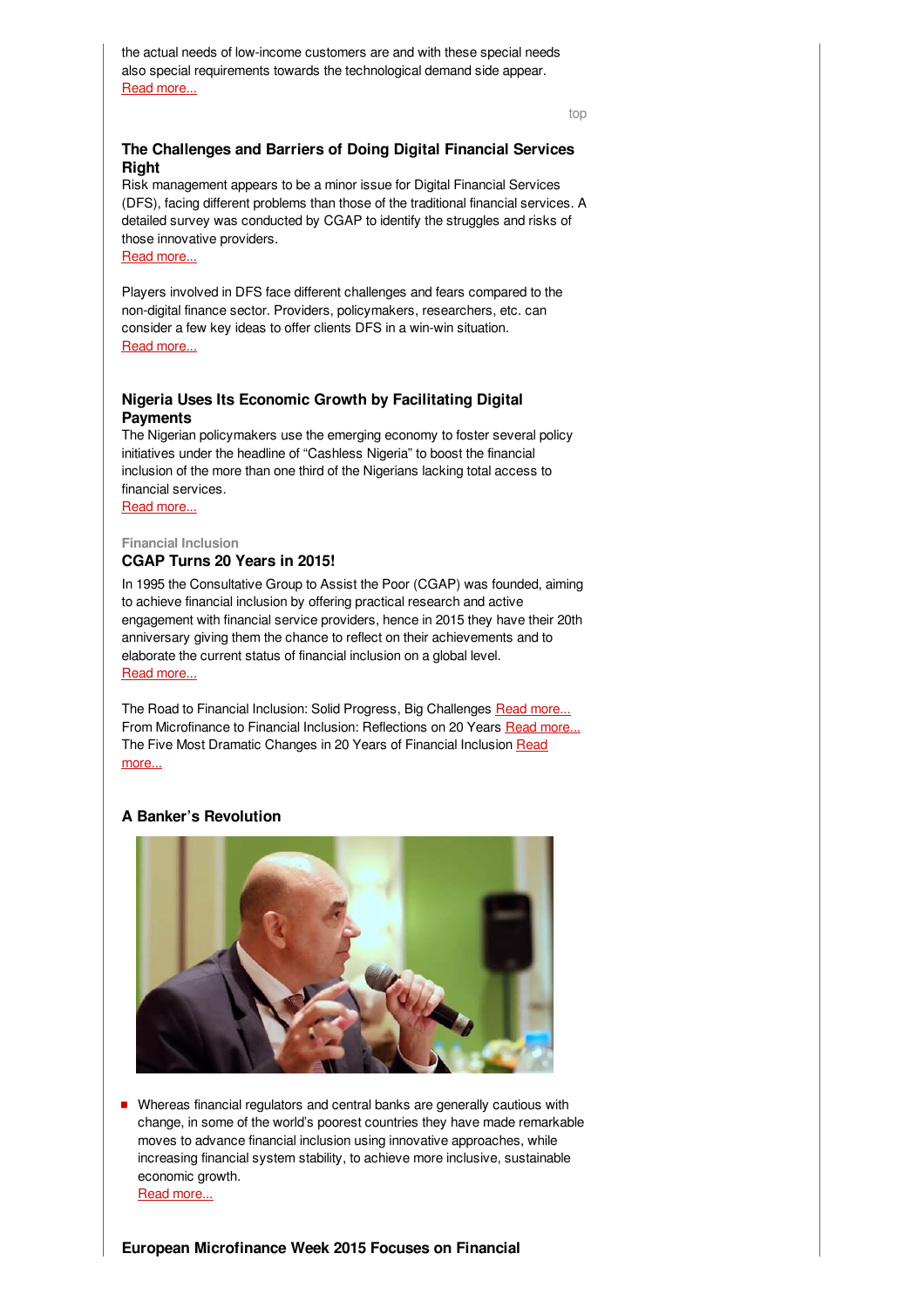### **Inclusion for Sustainable Development**

In Luxembourg, more than 400 opinion-leaders, practitioners, investors, academics and support providers of the microfinance industry met discussing in an annual meeting the issue of financial inclusion for sustainable development. Read [more...](http://www.e-mfp.eu/european-microfinance-week-2015/information)

**European Microfinance Week 2015 Focuses on Financial**

Press [release](http://www.e-mfp.eu/sites/default/files/press/EMW Closing PRL _final.pdf)

### **Country-Led Initiatives as a Turning Point?**

Dr. Alfred Hannig, Executive Director of the Alliance for Financial Inclusion (AFI), reflects what changed since the declaration of the MDGs and its global goal to reduce poverty, highlighting the Maya Declaration as a successful milestone in the on-going attempt to include the poorest. The recently announced United Nations Sustainable Development Goals (SDGs) and in particular the supporting Addis Ababa Action Agenda (AAAA) prove the growing acknowledgement of country-led initiatives in contrast to former top-down approaches of the MDGs.

Read [more...](http://blogs.afi-global.org/2015/11/06/with-the-growing-global-emphasis-on-country-led-initiatives-are-we-on-the-brink-of-a-new-alignment/)

### **A Guide to Financial Inclusion in Fragile States**

How can more opportunities be created for people to save and borrow in volatile economies? Barriers to financial inclusion and how to tackle them properly. Read [more...](http://www.theguardian.com/global-development-professionals-network/2015/nov/10/a-guide-to-financial-inclusion-in-fragile-states)

#### **New Guidelines for Market Approaches to Financial Inclusion**

Bringing up the argument that funders need to think of their role not as providers of missing services in the market but rather as facilitators, CGAP provided a precise study naming concrete guidelines targeting mainly policymakers as well as providers.

Do We Need a Financial Inclusion Paradigm Shift? Read [more...](http://www.cgap.org/blog/do-we-need-financial-inclusion-paradigm-shift) Nine Pieces of Guidance for Funders of Financial Inclusion Read [more...](http://www.cgap.org/blog/nine-pieces-guidance-funders-financial-inclusion)

#### **Geospatial Data Benefits Financial Inclusion**

How can geospatial data be used to increase financial inclusion to developing countries? Tackling technologies and thinking in creative ways can be the turning point in including more of the poor into the financial system. Read [more...](http://blogs.afi-global.org/2015/09/09/the-next-step-in-geospatial-data-for-financial-inclusion-putting-providers-front-and-center/)

### **Gender Finance**

#### **All Inequality Is Not Created Equal: Microfinance and Gender**



A conversation with Tyler Wry, a professor of management at Wharton, reveals the critical topic of gender finance and the connection between patriarchy and lending practises of MFIs. Read [more...](http://knowledge.wharton.upenn.edu/article/all-inequality-is-not-created-equal-microfinance-and-gender/)

### **Women's Empowerment via Gender Financial Inclusion?**

To which extend can the report "Women, Business and the Law 2016: Getting to Equal" recently [published](http://wbl.worldbank.org/~/media/WBG/WBL/Documents/Reports/2016/Women-Business-and-the-Law-2016.pdf) by the World Bank be taken as a guideline for financially excluded women? Find here a summary of the findings as well as the importance of digital financial services for women. Read [more...](http://www.cgap.org/blog/banking-change-enabling-women%E2%80%99s-access-financial-services)

#### **New Data on Women's Financial Inclusion**

How many women worldwide lack access to finance? The study by the Global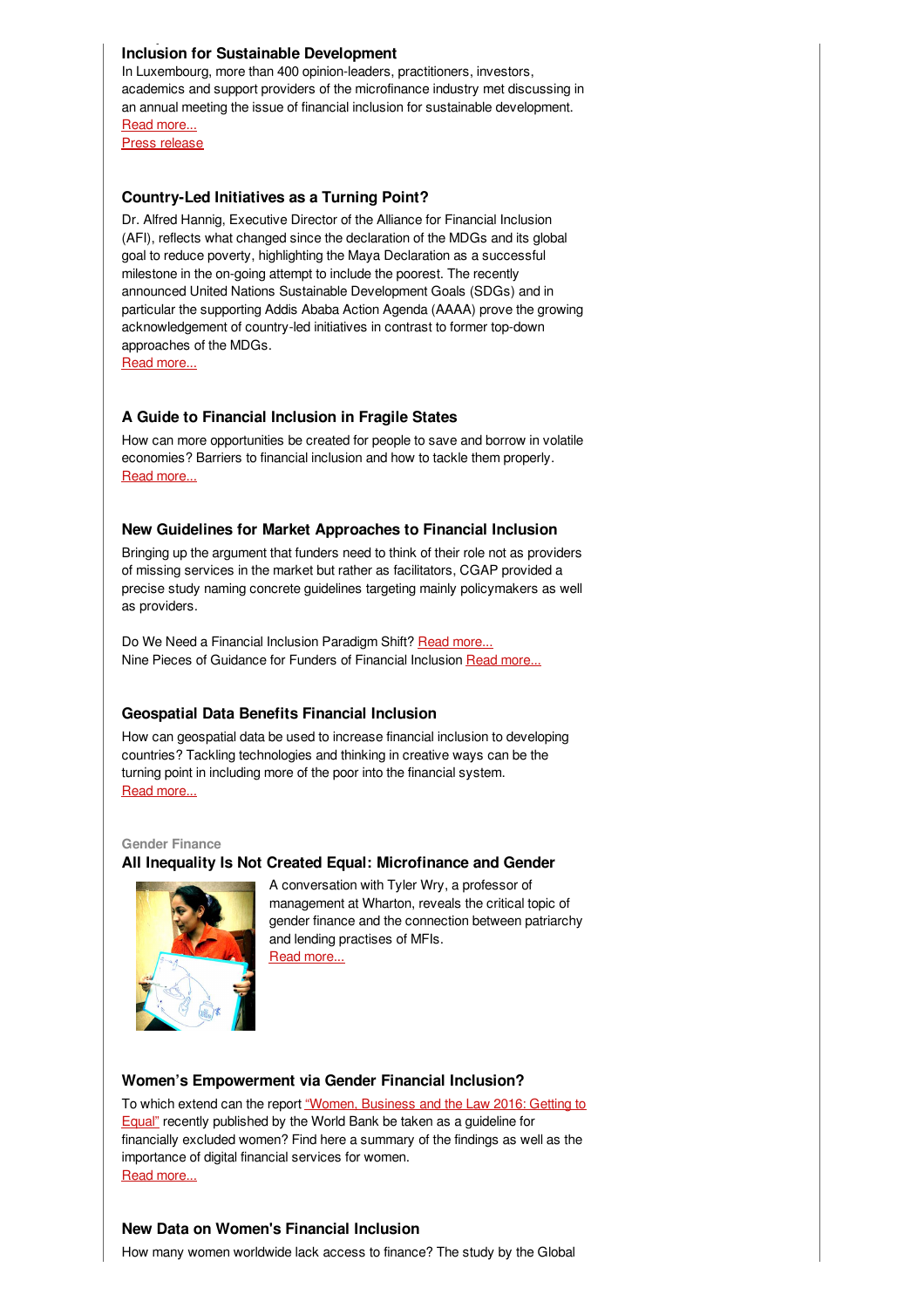Banking Alliance for Women (GBA), the Inter-American Development Bank (IDB) and Data2X attempts to identify this black box. Read [more...](http://www.prnewswire.com/news-releases/new-research-explores-the-value-of-data-to-womens-financial-inclusion-300150320.html) Draft [report](http://www.gbaforwomen.org/download/draft-report-measuring-womens-financial-inclusion/)

#### **Islamic Finance**

#### **Pakistan is Upbeat on Islamic Banking**

Pakistan launched the first globally Islamic branchless banking. The cooperation of the Kuwaiti Meezan Bank and Ufone, a subsidiary of Pakistan Telecommunications Corporation (PCTL) jointly created a Branchless Islamic Banking (BIB) model offering financial services according to the Islamic banking law to 77% of the underserved Pakistani. Read [more...](http://www.khaleejtimes.com/business/banking-finance/pakistan-is-upbeat-on-islamic-banking)

#### [Back](#page-0-0) to the top

#### **Registration information**

**D**eutsche Gesellschaft für Internationale Zusammenarbeit (GIZ) GmbH

#### **Registered offices** Bonn and Eschborn, Germany

Friedrich-Ebert-Allee 36 + 40 53113 Bonn, Germany

Phone: +49 228 44 60-0 Fax: +49 228 44 60-17 66

Dag-Hammarskjöld-Weg 1-5 65760 Eschborn, Germany Phone: +49 61 96 79-0 Fax: +49 61 96 79-11 15

#### Email: [info@giz.de](mailto:info@giz.de) Internet: [www.giz.de](http://www.giz.de)

#### **Registered at**

Local court (Amtsgericht) Bonn, Germany: HRB 18384 Local court (Amtsgericht) Frankfurt am Main, Germany: HRB 12394

VAT no. DE 113891176 Tax no. 040 250 56973

### **Chairman of the Supervisory Board**

Dr Friedrich Kitschelt, State Secretary

#### **Management Board**

Tanja Gönner (Chair) Dr Christoph Beier (Vice-Chair) Dr Hans-Joachim Preuß Cornelia Richter

If you no longer wish to receive this newsletter, please click [here](https://login.mailingwork.de/optout/Optout/test/1593/2177/1/1?sid=dcr23uorn6t9h4islerbcim4j0).

**In charge of this newsletter:** Hayder [Al-Bagdadi](mailto:hayder.al-bagdadi@giz.de?subject=Newsletter feedback)

**Editor(s):** Jenny [Misterek](mailto:Jenny.Misterek@giz.de) [Mehrechane](mailto:Mehrechane.Nayel@giz.de) Nayel Atilla [Yucel](mailto:Atilla.Yuecel@giz.de)

**Photo credits:**

Article "Conference on Financial Inclusion and Employment in the MENA Region": © GIZ/Iyad Mustafa Ahmad Article "A National Committee for Financial Inclusion": © GIZ/Iyad Mustafa Ahmad Article "Regional Microfinance Prospects at the Sanabel Conference": © GIZ/Atilla Yuecel